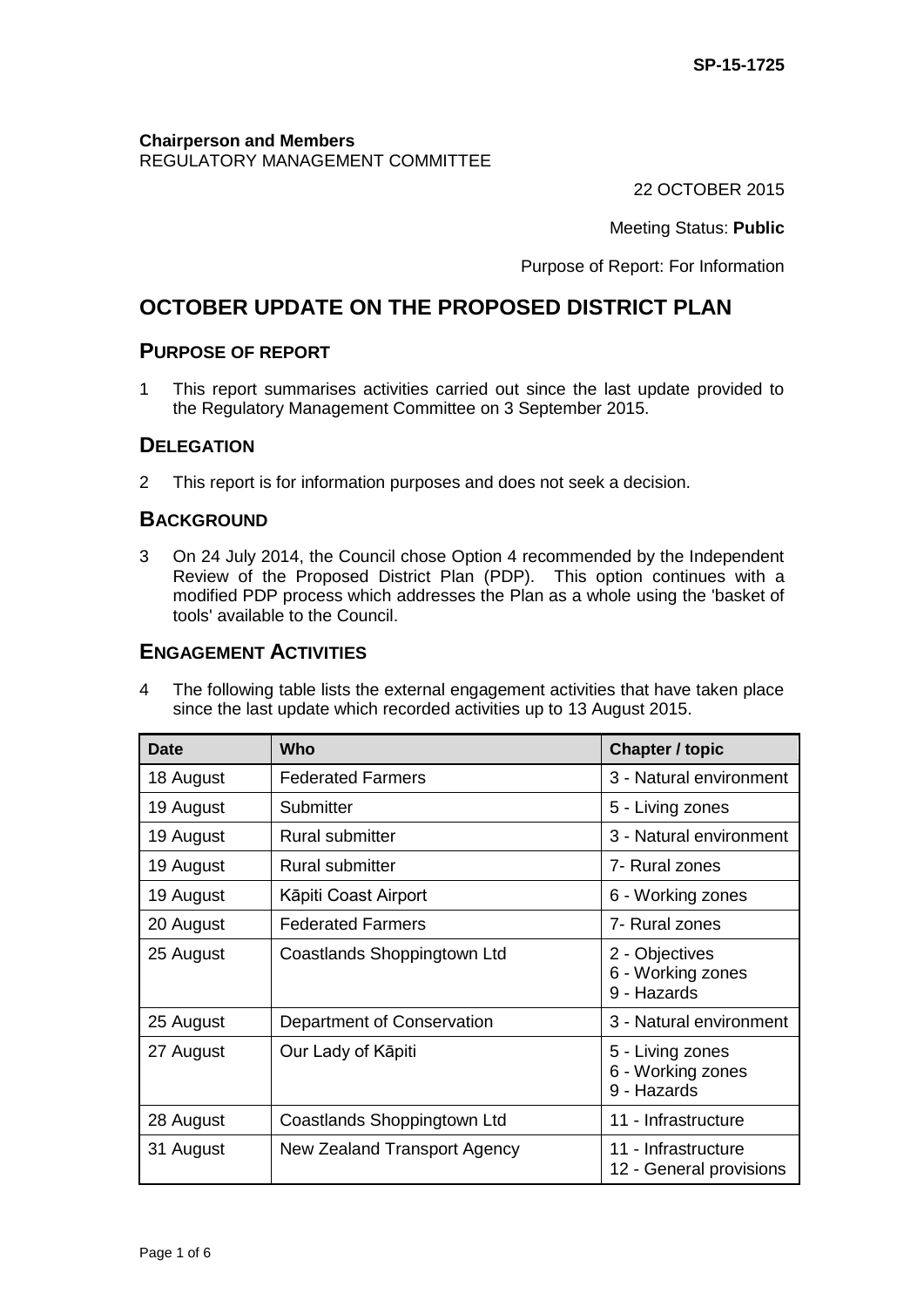| <b>Date</b>  | Who                                                               | <b>Chapter / topic</b>                                                                                     |
|--------------|-------------------------------------------------------------------|------------------------------------------------------------------------------------------------------------|
| 1 September  | <b>Ballinger Industries</b>                                       | 6 - Working zones                                                                                          |
| 2 September  | <b>Waikanae Golf Club</b>                                         | 10 - Historic heritage                                                                                     |
| 3 September  | KiwiRail                                                          | 5 - Living zones<br>10 - Historic heritage<br>12 - General provisions                                      |
| 4 September  | Department of Conservation and Ngāti<br>Toa                       | 3 - Natural environment                                                                                    |
| 9 September  | Department of Conservation                                        | 2 - Objectives<br>3 - Natural environment<br>7- Rural zones                                                |
| 9 September  | <b>Greater Wellington Regional Council</b>                        | 3 - Natural environment                                                                                    |
| 9 September  | Forest & Bird                                                     | <b>General matters</b>                                                                                     |
| 10 September | Maypole Environmental Ltd                                         | 5 - Living zones<br>7- Rural zones<br>10 - Historic heritage                                               |
| 11 September | Submitter                                                         | 10 - Historic heritage                                                                                     |
| 15 September | <b>Chorus Ltd</b>                                                 | 11 - Infrastructure                                                                                        |
| 15 September | Spark Ltd                                                         | 11 - Infrastructure                                                                                        |
| 15 September | <b>NZ Police</b>                                                  | 11 - Infrastructure                                                                                        |
| 16 September | Submitter                                                         | 5 - Living zones<br>6 - Working zones                                                                      |
| 16 September | Prehearing meeting - mapping of Hill<br><b>Country landscapes</b> | 3 - Natural environment                                                                                    |
| 21 September | Waikanae Christian Holiday Park                                   | 10 - Historic heritage                                                                                     |
| 22 September | Department of Conservation                                        | 1 - Introduction &<br>interpretations<br>2 - Objectives<br>3 - Natural environment<br>7- Rural environment |
| 23 September | <b>Rural submitters</b>                                           | 3 - Natural environment                                                                                    |

5 Figure 1 below shows the number of submitter meetings per chapter that have occurred, or are scheduled to occur, since the release of the SEV on 15 June 2015. Some meetings cover more than one chapter.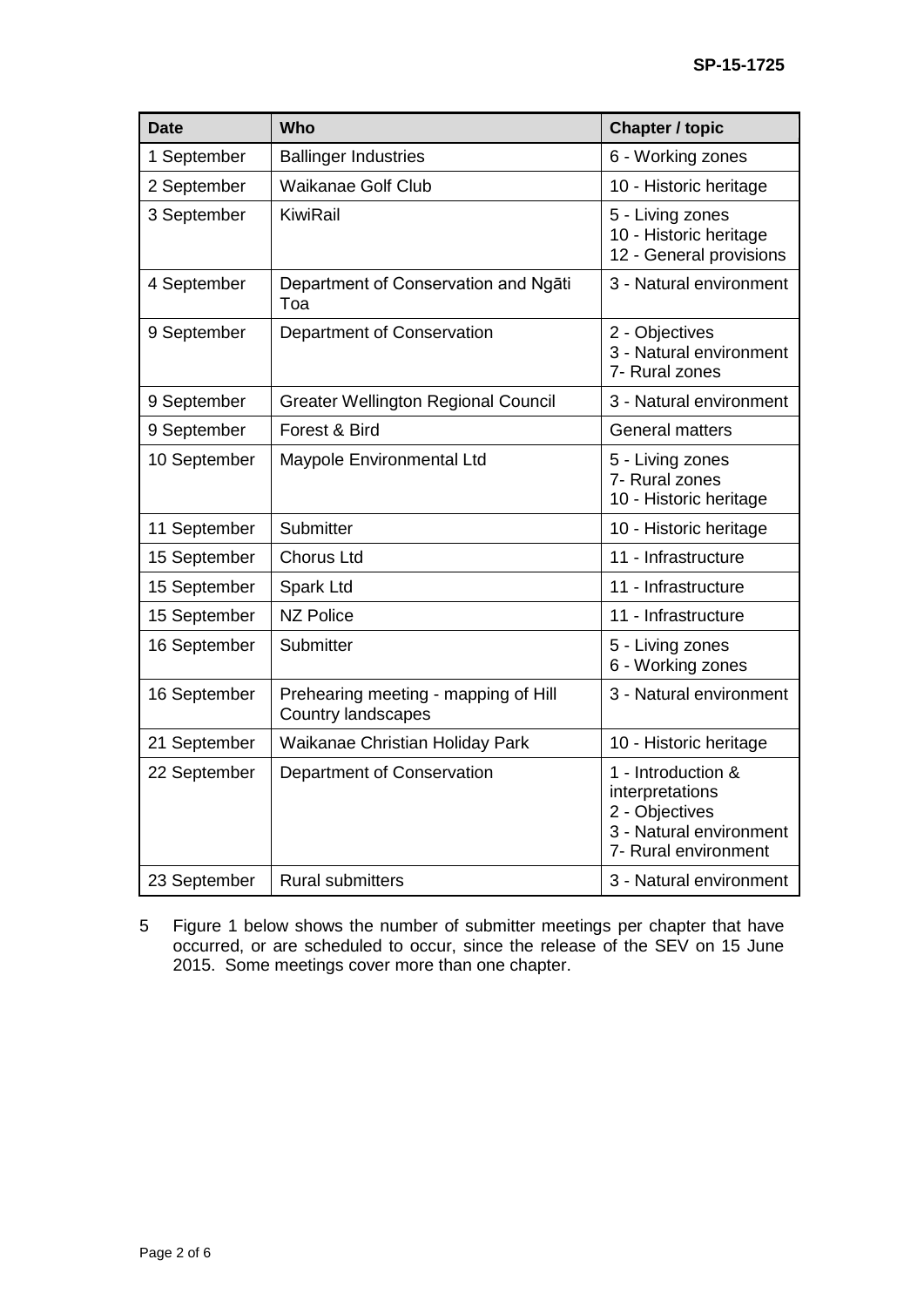

**Figure 1**

6 Figure 2 below shows the total number of submitter meetings that have occurred per month since the release of the SEV.





### **OTHER ACTIVITIES**

- 7 Other activities undertaken by the PDP team since the last update include:
	- Notification of the Proposed Urban Tree Variation on 2 September, with a submission closing date of 30 October.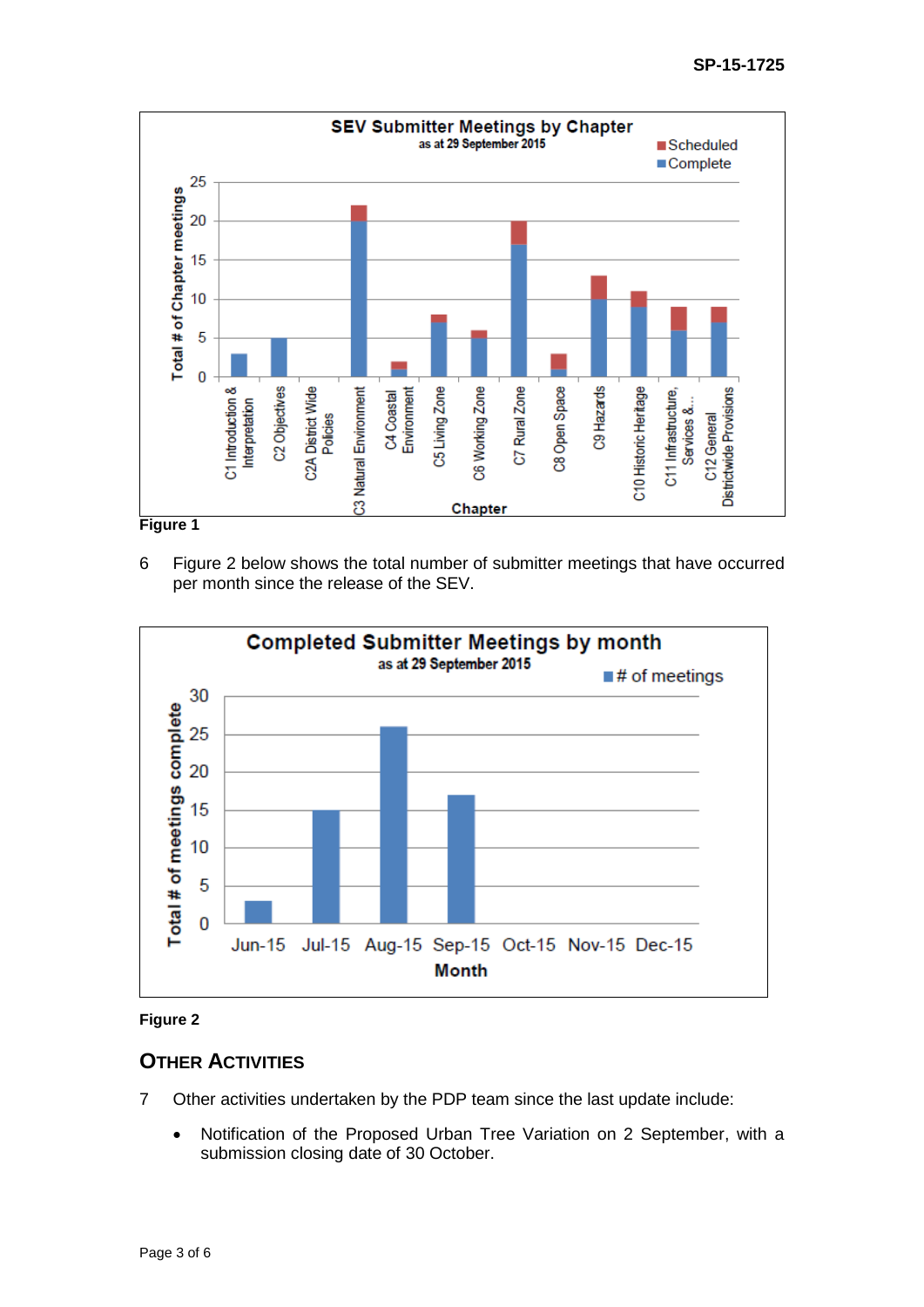Lodgement of a council submission to the GWRC Proposed Natural Resources Plan in accordance with the resolution of the Environment and Community Development Committee.

### **CONSIDERATIONS**

#### Policy considerations

8 There are no policy considerations that need to be referenced.

#### Legal considerations

9 There are no legal considerations that need to be referenced. Simpson Grierson provided legal input into the preparation of the Submitter Engagement Version of the PDP and will continue to do so as required.

#### Financial considerations

10 Costs are within budget for the 2015/16 financial year.

#### Implementation plan update

11 The implementation plan is appended as Attachment 1.

#### Tāngata whenua considerations

- 12 The PDP team provided a report for discussion at the 4 September meeting of the co-management partners of Kāpiti Island comprising the Department of Conservation and Ngāti Toa. The report updated the co-management partners on the provisions in the PDP that are relevant to Kapiti Island. The report summarised the provisions and maps that were notified in the PDP relevant to Kapiti Island, and outlined the proposed changes arising from the analysis of submissions.
- 13 At its meeting on 25 August, Te Whakaminenga O Kapiti appointed Te Ohu Taiao to provide iwi input into the PDP. Te Ohu Taiao held workshops with members of the PDP team on September 15, 28 and 29; and October 1 and 2. The main agenda items covered in these workshops were:
	- Processes and protocols for Te Ohu Taiao
	- Council's draft submission to the GWRC Proposed Natural Resources Plan
	- Waahi tapu sites and rules in Chapter 10 Historic Heritage
	- Chapter 2 Objectives
	- The Urban Trees Variation.
- 14 Te Ohu Taiao members attended the prehearing meeting on Hill Country landscapes on 16 September as observers.
- 15 Te Ohu Taiao will continue to meet to provide iwi input into the PDP.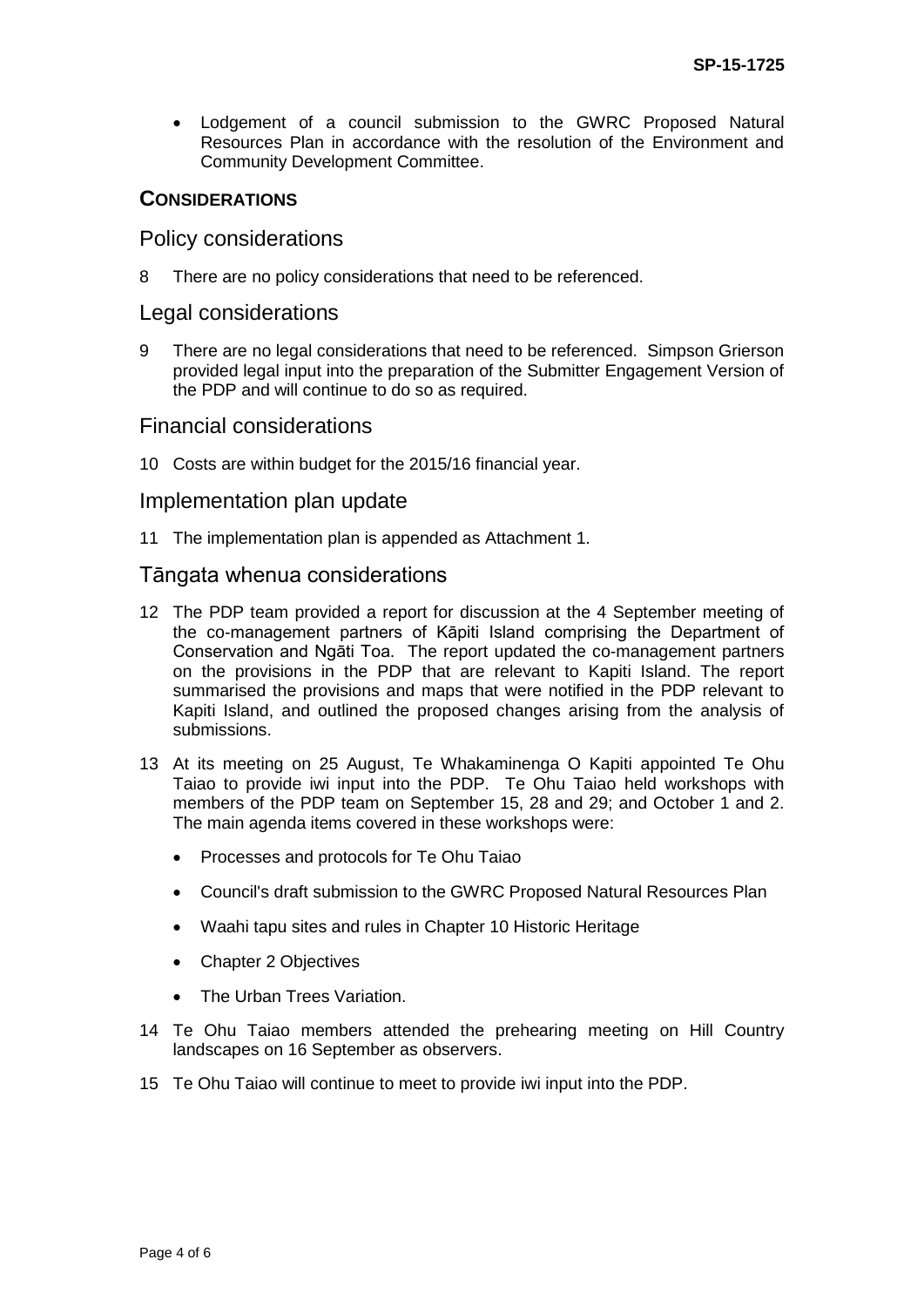### **SIGNIFICANCE AND ENGAGEMENT**

### Degree of significance

16 The PDP is now in the statutory phase between the close of submissions and the commencement of hearings. As the PDP process has already been adopted by the Council this report has a low degree of significance.

### Engagement

17 The PDP implementation plan (refer to Attachment 1) provides for additional submitter engagement and prehearing meetings which are not required under the RMA. The submitter engagement phase is specifically identified in the implementation plan and runs until March 2016. Submitters who wish to provide written feedback to the Submitter Engagement Version were encouraged to do so by the end of September 2015.

### Publicity and communications

- 18 There is a Communications Plan for the PDP. In line with this, Edition 10 of the PDP Update Newsletter was provided to submitters on 10 September. The update included the following:
	- A reminder about the opportunity for submitter meetings
	- Advice of an open day planned for October for submitters on the topic of ecological sites
	- Information about the Urban Tree Variation
	- Advice of the leadership change in the Proposed District Plan team
	- An outline of the next steps in the PDP process.

# **RECOMMENDATIONS**

19 That the Regulatory Management Committee notes report SP-15-1725.

| <b>Report prepared by</b>       | <b>Approved for</b><br>submission                  | <b>Approved for</b><br>submission                      |
|---------------------------------|----------------------------------------------------|--------------------------------------------------------|
| Katherine Dorofaeff             | Kevin Currie                                       | Stephen McArthur                                       |
| <b>Principal Policy Planner</b> | <b>Group Manager</b><br><b>Regulatory Services</b> | <b>Group Manager</b><br><b>Strategy &amp; Planning</b> |

### **ATTACHMENT**

Appendix 1 PDP Implementation Plan